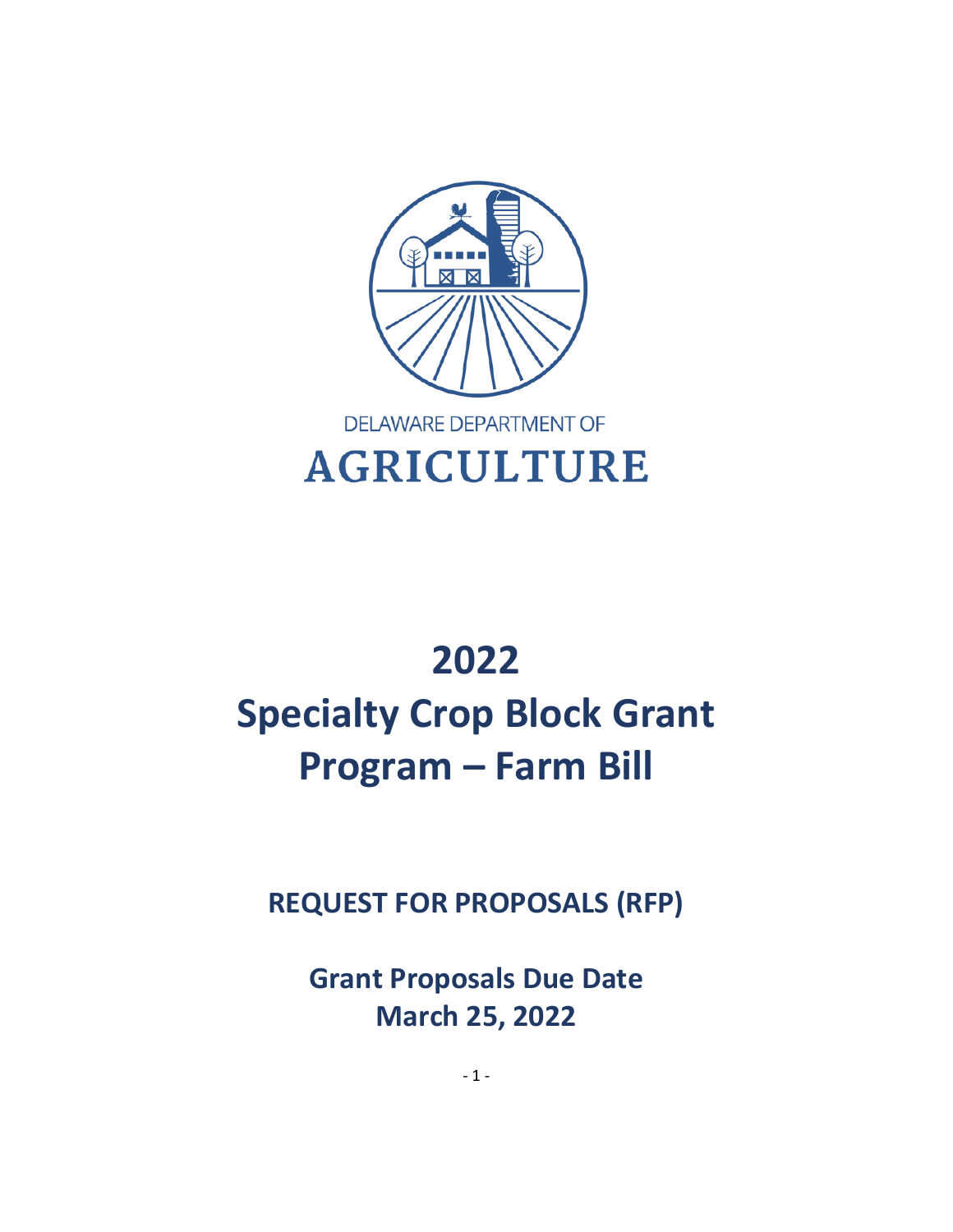# **TABLE OF CONTENTS**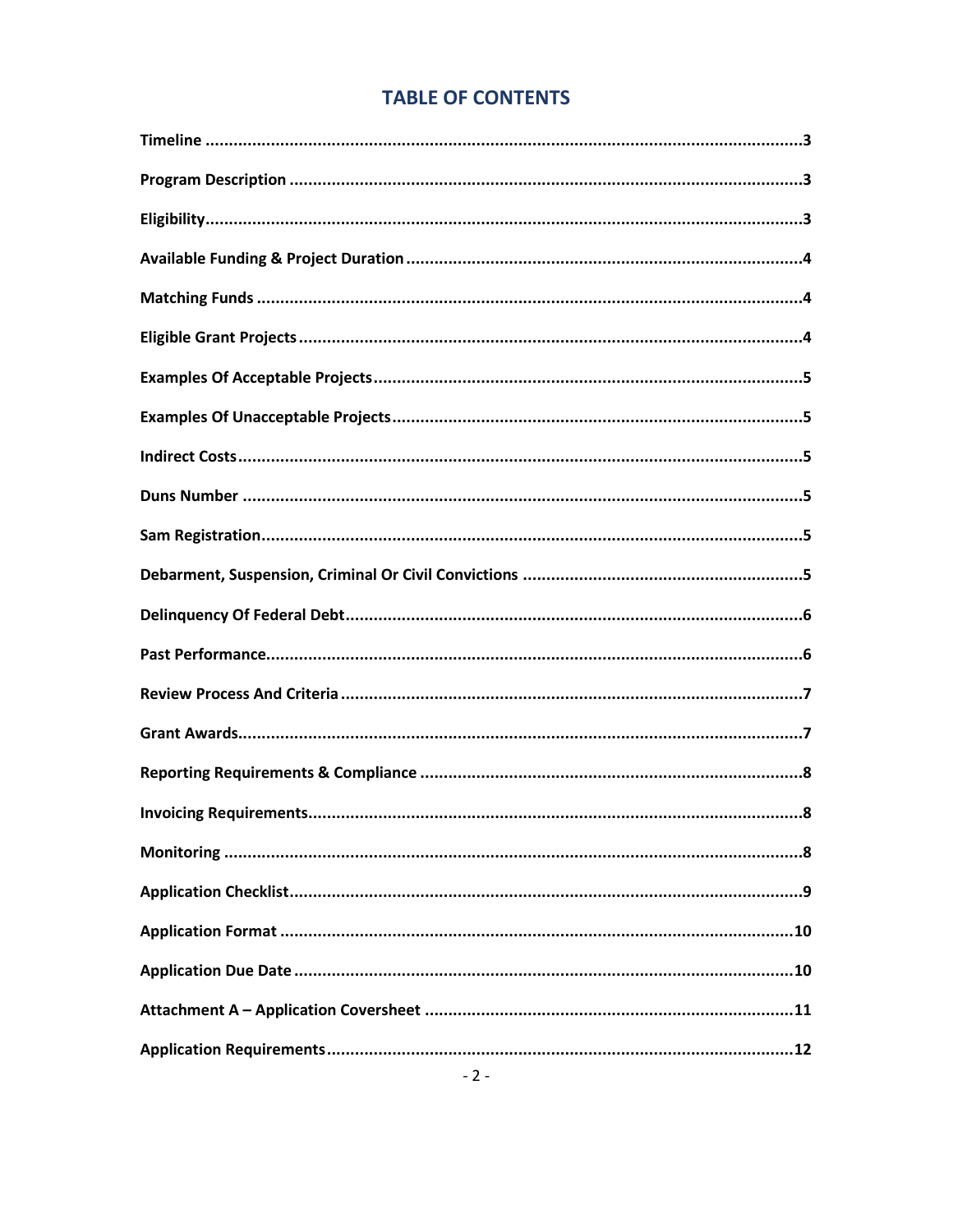# **Timeline**

| February 7, 2022                    | Release of Request for Proposals                      |
|-------------------------------------|-------------------------------------------------------|
| February 14, 2022 10:00am           | Grant workshop held virtually/online                  |
| March 25, 2022 no later than 4:30pm | Grant proposals due to DDA                            |
| April 7, 2022                       | Evaluation Team to select proposals to be included in |
|                                     | Delaware's State Plan                                 |
| May 3, 2022                         | State Plan submitted to AMS/USDA                      |
| September 30, 2022                  | Anticipated AMS/USDA approval                         |
| October 15, 2022                    | Grant agreements completed                            |
| November 1, 2022                    | Anticipated Project start date (subject to change)    |
| September 29, 2025                  | All projects conclude                                 |

# **PROGRAM DESCRIPTION**

The Delaware Department of Agriculture (DDA) is pleased to announce a competitive solicitation grant process to award the 2022 Specialty Crop Block Grant Program (SCBGP) funds for projects that enhance the competitiveness of Delaware's specialty crop industry. Funding is provided to state departments of agriculture from the Farm Bill through the U.S. Department of Agriculture's (USDA) Agricultural Marketing Service (AMS). Catalog of Federal Domestic Assistance (CFDA) Number 10.170. The SCBGP allocation formula is the average of the most recent available value of specialty crop cash receipts and acreage of specialty crop production in the state.

USDA defines specialty crops as fruits, vegetables, tree nuts, dried fruits, horticulture, and nursery crops (including floriculture). Please visit<https://www.ams.usda.gov/services/grants/scbgp/specialty-crop> for a comprehensive list of eligible specialty crops and ineligible commodities under the SCBGP.

The USDA is the funding entity and has the final approval of projects submitted to the AMS/USDA for the SCBGP. Prior to the AMS/USDA's approval, the Delaware Department of Agriculture and an Evaluation Committee of industry representatives will do the initial review and suggest recommendations to the AMS/USDA, and the AMS/USDA will make the final award decision.

Applications for grant funds should describe how the project potentially impacts and produces measurable outcomes for the specialty crop industry and/or the public rather than a single organization, institution, or individual. Grant funds will not be awarded for projects that solely benefit a commercial product or provide a profit to a single organization, institution, or individual. Single organizations, institutions, and individuals are encouraged to participate as project partners.

Applicants must be a legal entity and have the legal capacity to contract with the Delaware Department of Agriculture.

# **ELIGIBILITY**

This invitation for proposals has been developed to provide all interested parties an opportunity to apply for Specialty Crop Block Grant Program funds. Individual producers, producer groups, organizations, associations, and state and local organizations, academia, and other specialty crops stakeholders are eligible to apply either as single entities or in combined efforts. Proposals submitted by individual producers must demonstrate that the project's potential impact will accrue to a broader group of similar producers, regions, or industry segments.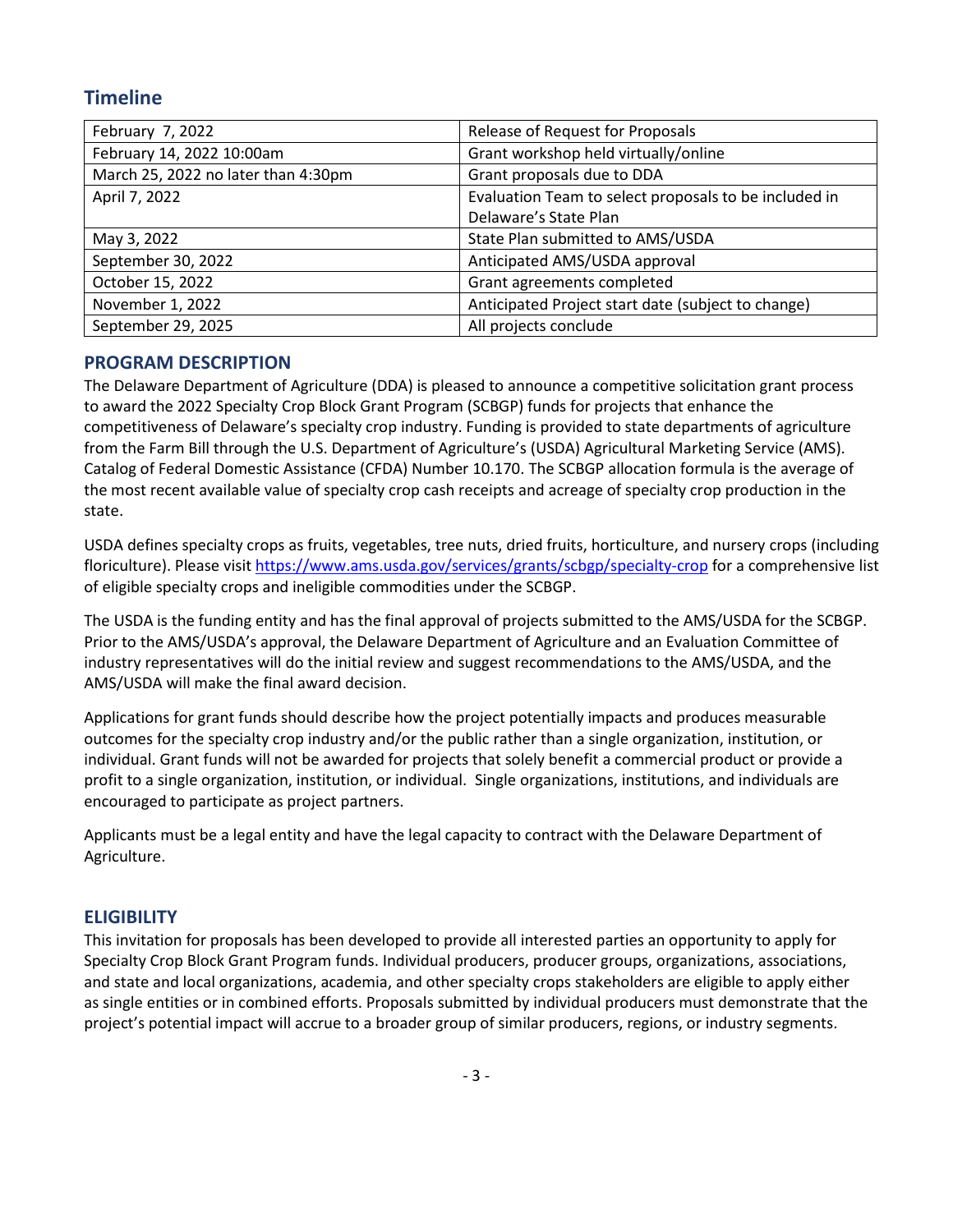Applicants may submit more than one proposal. If more than one proposal is submitted, please prioritize the submissions.

According to USDA guidelines, grant funds cannot be awarded for projects that solely benefit a commercial product or provide a profit to a single organization, institution, or individual because these projects do not enhance the specialty crop industry's competitiveness. Projects are required to impact and produce measurable outcomes for the specialty crop industry and/or the public rather than a single organization, institution or individual.

To be eligible to participate, applicants must reside, or their business or educational affiliation must be in Delaware. Those applicants that are non-profit or for-profit, if awarded a grant, will be required to provide verification of their status.

# **AVAILABLE FUNDING & PROJECT DURATION**

Delaware Department of Agriculture's portion of the USDA's Specialty Crop Block Grant Program is estimated to be more than \$320,000.00 and will be distributed through a competitive review process. Competitive grants will be awarded for projects between \$5,000 and \$75,000. The Delaware Department of Agriculture reserves the right to offer an award amount less than the amount requested.

Projects must be completed by September 29, 2025. No extensions will be permitted. **Projects cannot begin until the AMS/USDA has made their official award announcement, a contract between the Delaware Department of Agriculture and sub-grantees has been signed, and a Purchase Order for the grant recipient has been completed.**

# **MATCHING FUNDS**

Matching funds are not required; however, we consider the levels and sources of matching funds to be key criteria for evaluating proposals. We want to make the best use of available resources. We will give preference to proposals that demonstrate the applicant's commitment to the project in terms of cash contribution and maximize the leveraging of funds.

If matching funds are proposed, the recipient must keep complete records that identify and document the specific costs or contributions proposed to meet the match or cost-share, the source of funding or contributions, and document how the valuation was determined.

# **ELIGIBLE GRANT PROJECTS**

The Delaware Department of Agriculture is looking for grant projects that solely increase the competitiveness of Delaware grown specialty crops, sustain the livelihood of Delaware farmers and strengthen Delaware's economy in regard to the following priorities specified by the USDA:

- Enhancing food safety;
- Food safety compliance to address specialty crop buyer requirements for mitigating food safety risks.
- Investing in specialty crop research, including research to focus on conservation and environmental outcomes;
- Developing new and improved seed varieties and specialty crops;
- Pest and disease control;
- Increasing child and adult nutrition knowledge and consumption of specialty crops;
- Increasing opportunities for new and beginning farmers;
- Improving efficiency and reducing costs of distribution systems;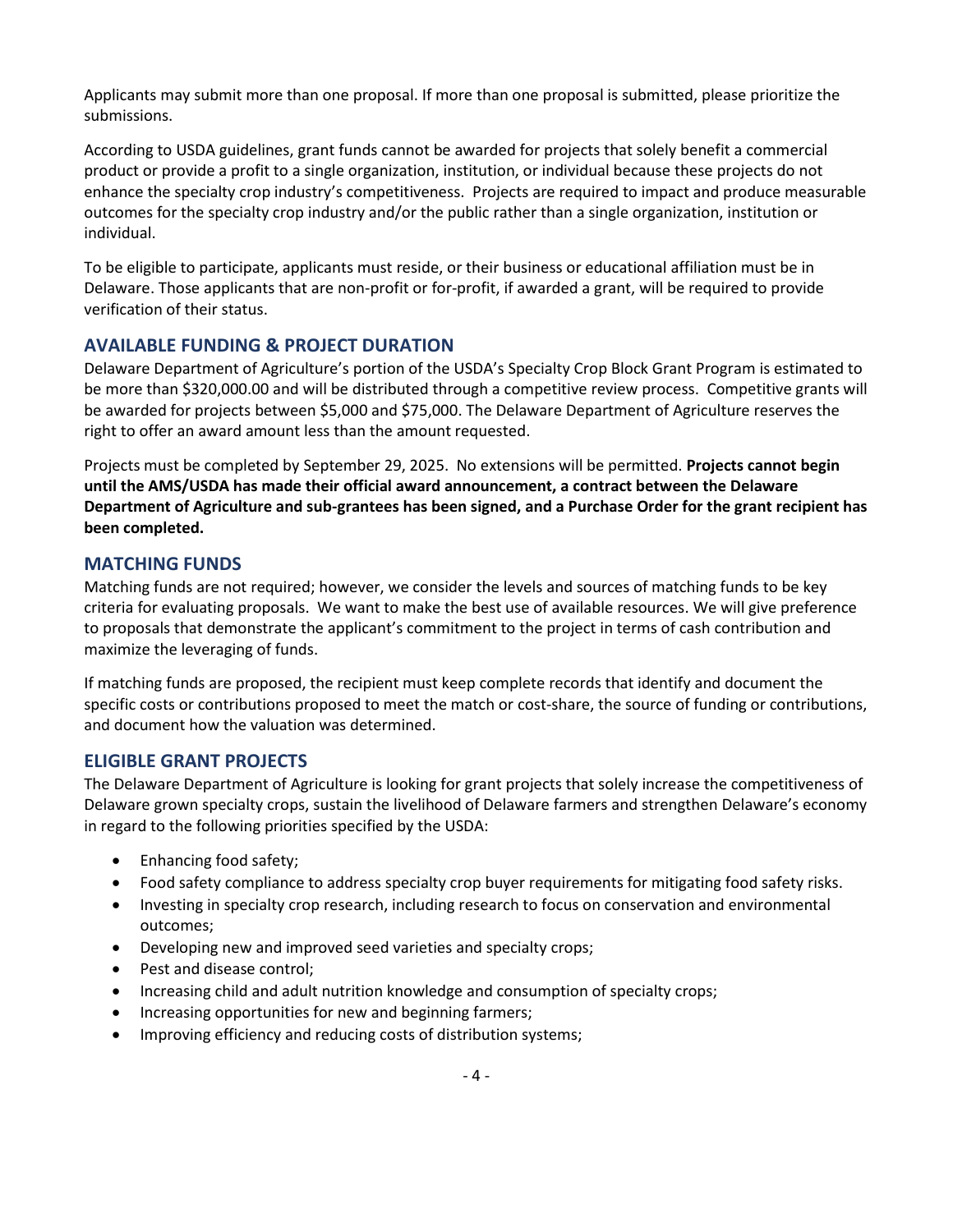- Protecting and improving pollinator health;
- Developing local and regional food systems; and
- Improving food access in underserved communities and among veterans.
- Increasing urban agriculture and other emerging agricultural practices by bringing food production into busy, populated areas – such as vertical gardens, shipping container farms, rooftop farming, hydroponics, community gardens, community composting, and food waste reduction.

# **EXAMPLES OF ACCEPTABLE PROJECTS**

- A State requests funding to contract with a university to conduct research on the feasibility of planting, cultivating, and growing a specialty crop in a particular area, the results of which will be shared with many growers throughout the state during the project.
- A single grower requests funds to demonstrate the viability of organic small fruit production and partners with Cooperative Extension to publicize the working model of diversification to other regional growers.
- A single company requests funds to provide a viable pollination alternative to specialty crop stakeholders in a region that currently does not have one.
- A non-profit organization requests funds to conduct an advertising campaign that will benefit their specialty crop members.
- A single farmer erects high tunnels on his/her property to extend the growing season of tomatoes and lettuce and conducts a field day and farm tour to encourage other small family farmers to adopt the production methods.

# **EXAMPLES OF UNACCEPTABLE PROJECTS**

- A company requests grant funds to purchase starter plants or equipment used to plant, cultivate, grow a specialty crop to make a profit, or expand production of a single business or organization.
- A State requests grant funds to make grants to individual specialty crop businesses or roadside stands to promote their individual business.
- A non-profit organization uses grant funds to purchase produce. It then sells that produce to other entities at cost or a higher price than the purchase price while competing with other private companies who sell produce in the area.
- A sole proprietor requests grant funds to redesign her/his logo to make her/his specialty crop valueadded product stand out at the local farmers' market.
- A single specialty crop organization requests grant funds to market its organization to increase its membership.

# **INDIRECT COSTS**

Indirect costs are not permitted with the Delaware Department of Agriculture's Specialty Crop Block Grant Program.

# **DUNS NUMBER**

All grantees must have a DUNS numbers (Data Universal Numbering System), a system developed and regulated by Dun & Bradstreet that assigns a unique numeric identifier to a single business entity. DUNS Number assignment is free for all businesses required to register with the U.S. Federal Government for contracts or grants. This number may be obtained online at [http://www.grants.gov/applicants/request\\_duns\\_number.jsp](http://www.grants.gov/applicants/request_duns_number.jsp) or over the phone at 866-705-5711.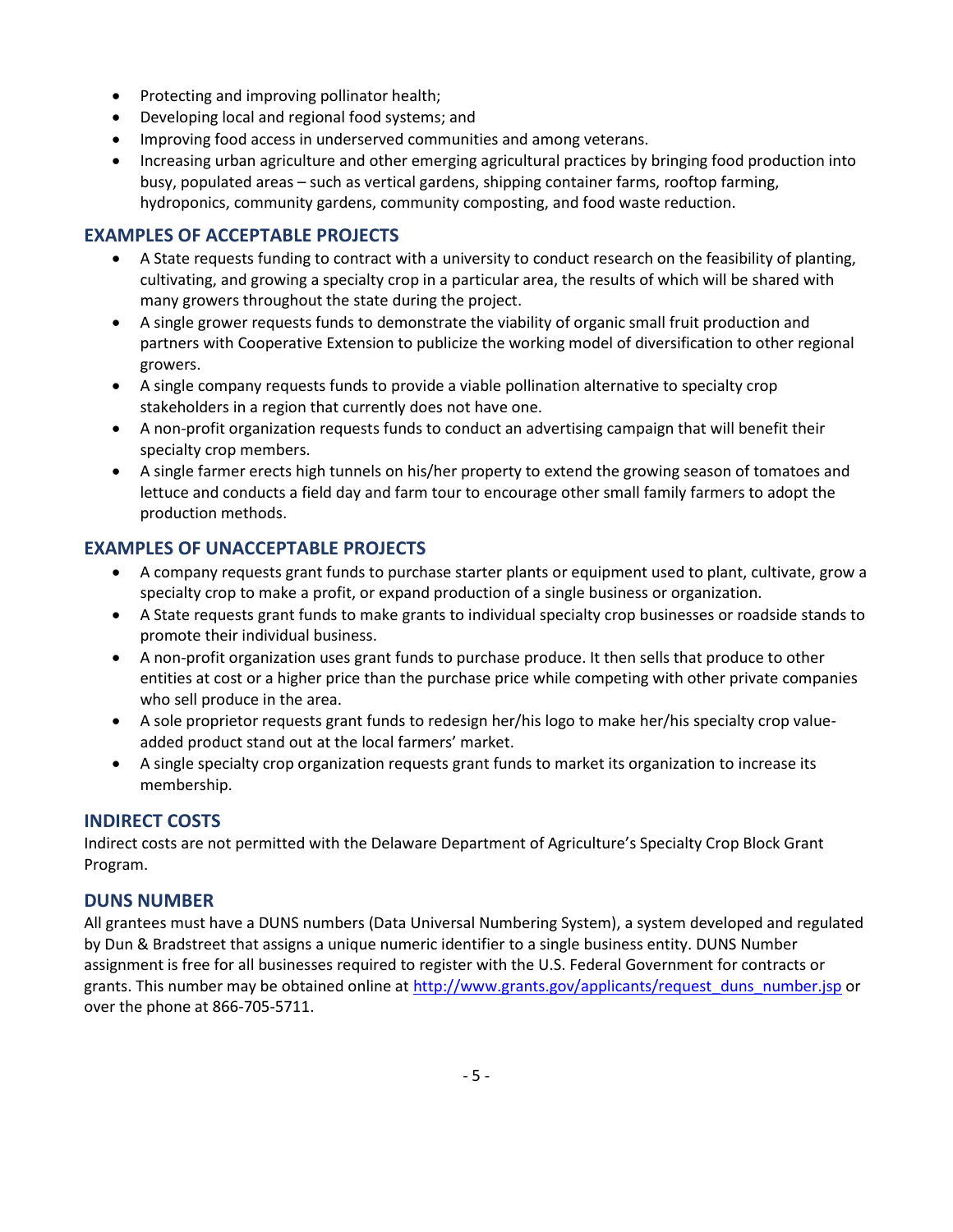## **SAM REGISTRATION**

All applicants must also register with the Federal System for Award Management [\(www.sam.gov\)](http://www.sam.gov/) and provide updates as needed. Registering allows you to do business with the Federal government and ensures that federal funds are not paid to organizations that have been suspended or disbarred.

# **DEBARMENT, SUSPENSION, CRIMINAL OR CIVIL CONVICTIONS**

The recipient and its principals are not presently debarred, suspended, proposed for debarment, declared ineligible, or voluntarily excluded from covered transactions by any Federal department or agency; have not been convicted or indicted under criminal or civil statutes or had one or more public transactions terminated for cause or default within the past three years; will provide immediate written notice to the CDFA Grant Specialist if at any time it learns that this certification was erroneous when made or has become erroneous by reason of changed circumstances; and will require recipients of lower-tier covered transactions under this grant award to similarly certify (Executive Order 12549, as implemented by 7 CFR Part 3017, Section 3017.510, Participants' responsibilities).

You are required to disclose if any of the following conditions apply to Sub-recipient or principals, including all key grant management personnel:

Within the 3-year period preceding the application, the applicant or its principals have been convicted of, or had a civil judgment rendered against them, for:

- fraud or a criminal offense in connection with obtaining, attempting to obtain, or performing a public (Federal, State, or local) transaction or contract under a public transaction;
- violation of a Federal or State antitrust statute; or embezzlement, theft, forgery, bribery, falsification, or destruction of records; or
- false statements or receipt of stolen property.

The applicant or its principals are presently indicted or otherwise criminally or civilly charged by a governmental entity (Federal, State, or local) with commission of any of the offenses enumerated above.

Within a 3-year period preceding the application, the applicant or its principals had any public transaction (Federal, State, or local) terminated for cause or default.

A variety of "lower-tier" covered transactions are also subject to these requirements. Contracts (including individual consultants) under grants (where the contract requires the provision of goods or services that will equal or exceed \$25,000) and all sub-awards also are subject to these suspension and debarment rules. Subrecipient is required to comply with the requirements of Subpart C of 2 CFR Part 4 180 that provides Subrecipient's responsibilities when entering into a lower-tier transaction as described above.

## **DELINQUENCY ON FEDERAL DEBT**

Any organization or individual indebted to the United States and has a judgment lien filed against it for a debt to the United States is ineligible to receive a Federal grant. Applicants are required to inform the Delaware Department of Agriculture if they are delinquent on any Federal debt. If an applicant discloses delinquency, the Delaware Department of Agriculture may not award the grant until the debt is satisfied or satisfactory arrangements are made with the agency to which the debt is owed.

Anyone who has been judged to be in default on a Federal debt and has had a judgment lien filed against him or her should not be listed as a participant in an application for a SCBGP grant until the judgment is paid in full or is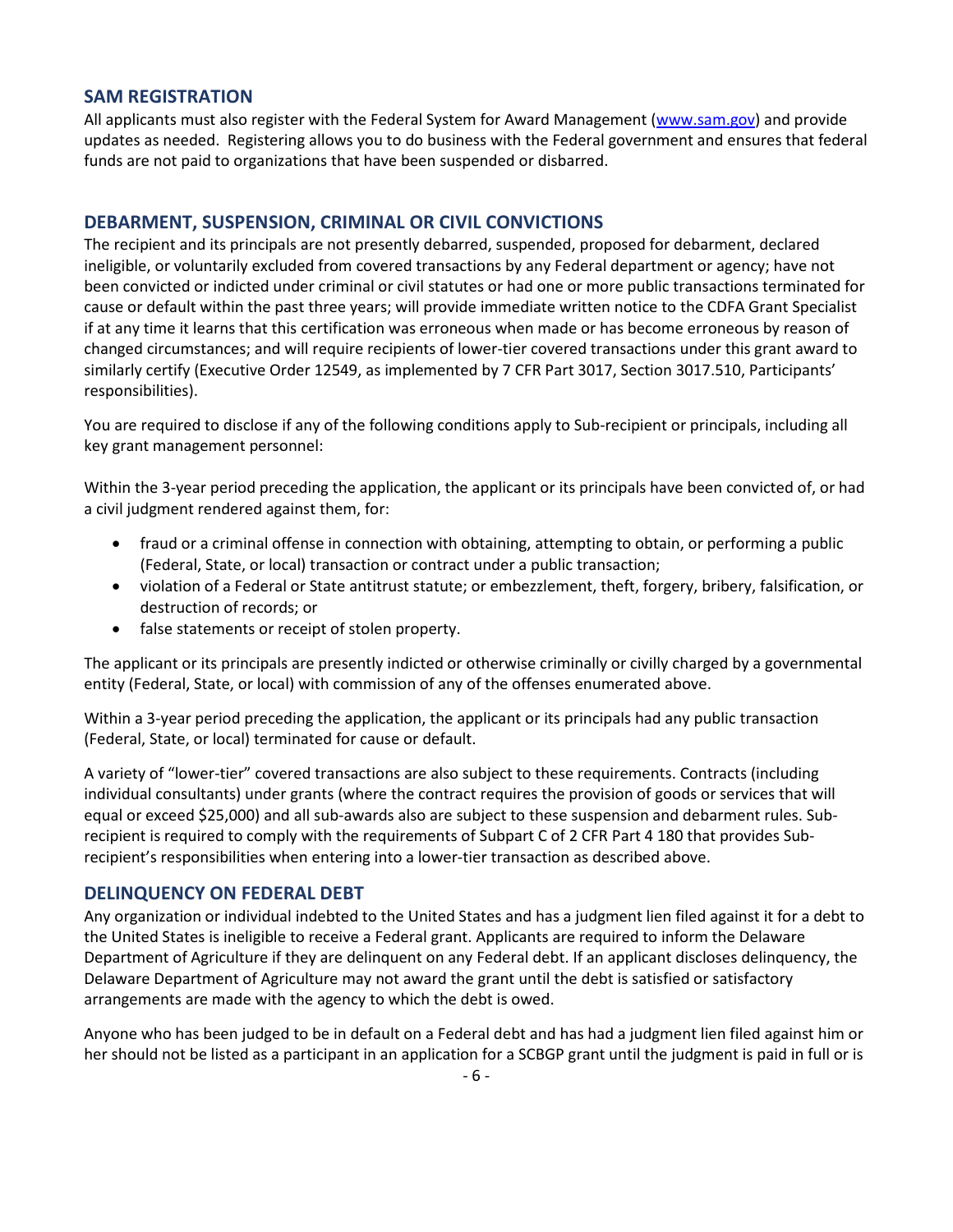otherwise satisfied. No funds may be re-budgeted following an award to pay such an individual. The Delaware Department of Agriculture will disallow costs charged to awards that provide funds to individuals in violation of this requirement.

# **PAST PERFORMANCE**

An applicant may be removed from competition in the screening stage if they previously received funding from the Delaware Department of Agriculture and failed to deliver on that funding condition adequately. Failure to perform may include, but is not limited to:

- Inability to responsibly manage funds
- Inability to adhere to reporting requirements
- Failure to provide agreed-upon deliverables

# **REVIEW PROCESS AND CRITERIA**

The Specialty Crop Block Grant Program Evaluation Committee will review all qualifying proposals after the grant application submittal deadline. The Evaluation Committee is made up of representatives from the specialty crop industry, lending institutions, agribusinesses, and producers. Applications will be evaluated on the merits of the proposals based on the evaluation criteria listed on the Evaluation Criteria Form.

Applicants will be notified during the review process if adjustments to the scope of work or proposal budgets are necessary. The Delaware Department will notify applicants of Agriculture after the review process whether the proposal was included in Delaware's State Plan.

The Evaluation Committee will use the Specialty Crop Block Grant Program Evaluation Criteria Form to score the proposals. After the proposals have been evaluated and scored, grant award recommendations will be made to the Cabinet Secretary of the Delaware Department of Agriculture based on the scoring and the strength of the project proposal as determined by the Evaluation Committee. The Delaware Department of Agriculture Cabinet Secretary will have final approval on all projects submitted into Delaware's State Plan.

## **FY 2022 Specialty Crop Block Grant Program Evaluation Criteria**

#### **Application Rating Criteria (100 Point Rating System)**

#### **1. Grant Application – Maximum 10 Points**

\*Is the project well organized, thought out, and explained in a way that makes sense and sounds like it can be carried out successfully?

#### **2. Objectives – Maximum 15 Points**

\*Do the objectives realistic and achievable?

\*Will the objectives directly benefit producers or processors of Delaware Specialty Crops? \*Is there a plan for monitoring performance toward the objectives?

## **3. Project Purpose – Maximum 15 Points**

\*How well does the applicant describe the project?

\*How well does the applicant define the need for and purpose of the project?

# **4. Indicators and Outcomes – Maximum 15 Points**

\*Does the project include at least one Indicator and Outcome?

\*How well will the proposed project allow the applicant to quantify and document the project's indicators and outcomes?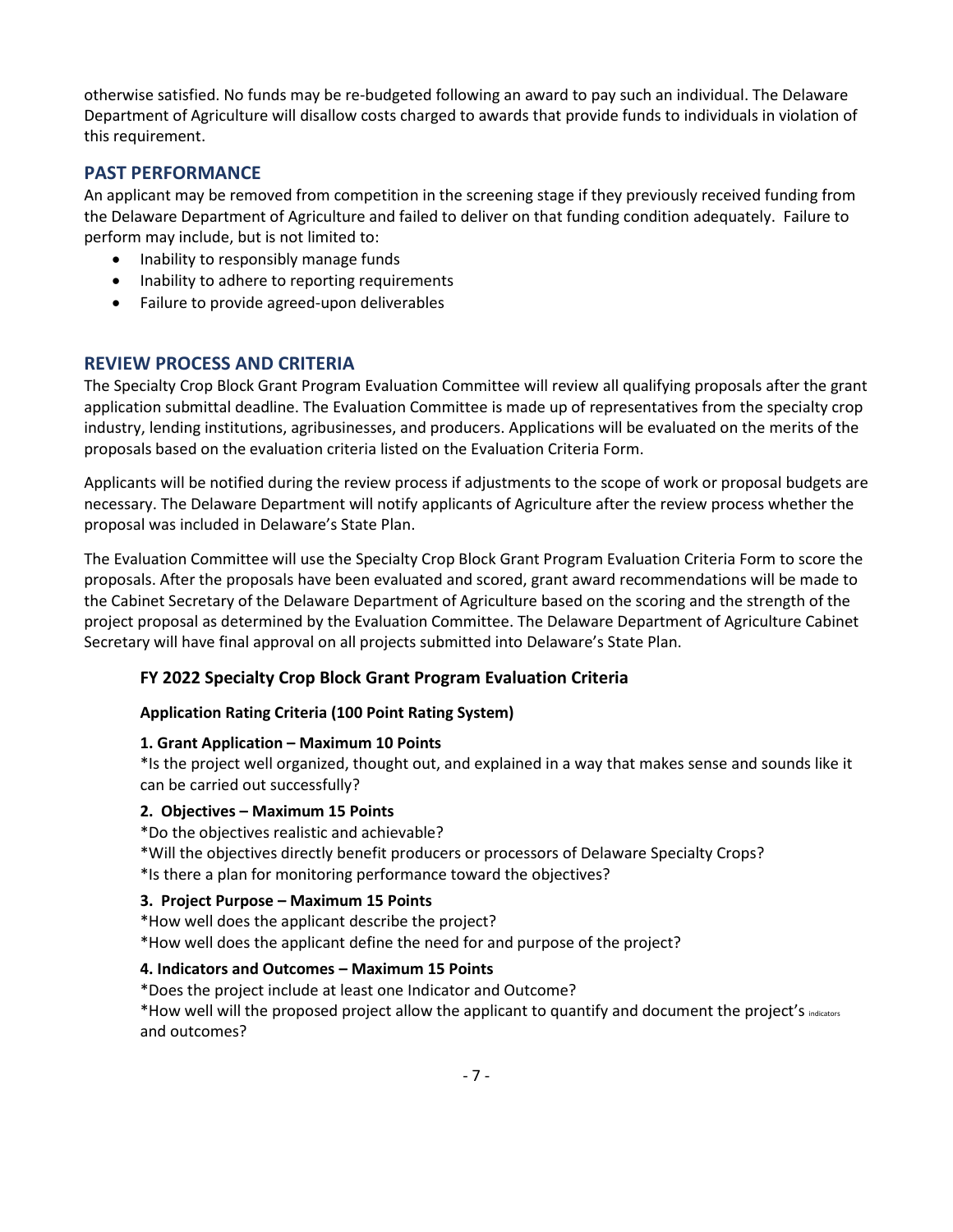#### **5. Potential Impact – Maximum 15 Points**

\*Does the applicant clearly demonstrate how the project will have an impact on more than one grower? \*Does the project provide a direct benefit to and how effective will the project be at enhancing the competitiveness of Delaware specialty crops?

#### **6. Project Commitment and Oversight – Maximum 10 Points**

\*Does the applicant demonstrate a strong commitment to the success of the project?

#### **7. Budget and Narrative – Maximum 20 Points**

- \*Do the budget and budget narrative clearly show how each cost is necessary to the project?
- \*Does the budget narrative adequately explain each line item?
- \*Are matching funds or in-kind donations provided?

#### **GRANT AWARDS**

**Notification of Award:** Successful proposals will be chosen on the merits of the project as they relate to the published criteria and will be included in the Delaware State Plan, which will be submitted to AMS/USDA no later than the final deadline which they set for the receiving of applications for approval. Applicants will be notified in writing whether their project is selected for inclusion in the Delaware State Plan. Following approval of the Delaware State Plan by AMS/USDA, applicants will be notified, and applicants will be sent a Grant Award Agreement to sign.

**Grant Award Agreement and Payment:** Prior to beginning work on the proposed project or receiving funding, each successful applicant will be required to provide a valid DUNS number (Data Universal Numbering System) and register with the Federal System for Award Merit (SAM). Each applicant will also be required to sign a Grant Award Agreement with the Delaware Department of Agriculture indicating their intention to complete the proposed tasks and authorizing the Delaware Department of Agriculture to monitor the proposed project's progress.

Grant Award Agreements must be signed and returned to the Delaware Department of Agriculture within 30 days of receipt. Failure to submit an executed copy of the Grant Award Agreement within 30 days of receipt could result in the loss of awarded grant funds unless the Delaware Department of Agriculture approves the delay.

Duration for Grant Award Agreements may last up to thirty-six (36) months (September 29, 2025), depending on the project type. The Delaware Department of Agriculture will write your grant award agreement based on the information you provide, so it is important that you carefully complete the application packet.

#### **REPORTING REQUIREMENTS & COMPLIANCE**

**Annual Reports** – Grantees are required to submit written performance reports annually to the Delaware Department of Agriculture detailing the project status and how grant monies were used to achieve project outcomes outlined in the project proposal submitted with the grant application packet. The first report will be due to the Delaware Department of Agriculture one year from the date the grant agreement between the Delaware Department of Agriculture and USDA is signed. Subsequent annual reports for multi-year projects must be received by the Delaware Department of Agriculture no later than thirty (30) calendar days after the close of each twelve-month period. Performance reports must be submitted to the Delaware Department of Agriculture annually until the project is completed. Performance reports must also include a detailed budget report that tracks all expenditures against the project budget submitted with the grant proposal.

**Final Report -** Grantees must submit a final performance report in a format designated by the Delaware Department of Agriculture within sixty (60) calendar days of the grant agreement end date.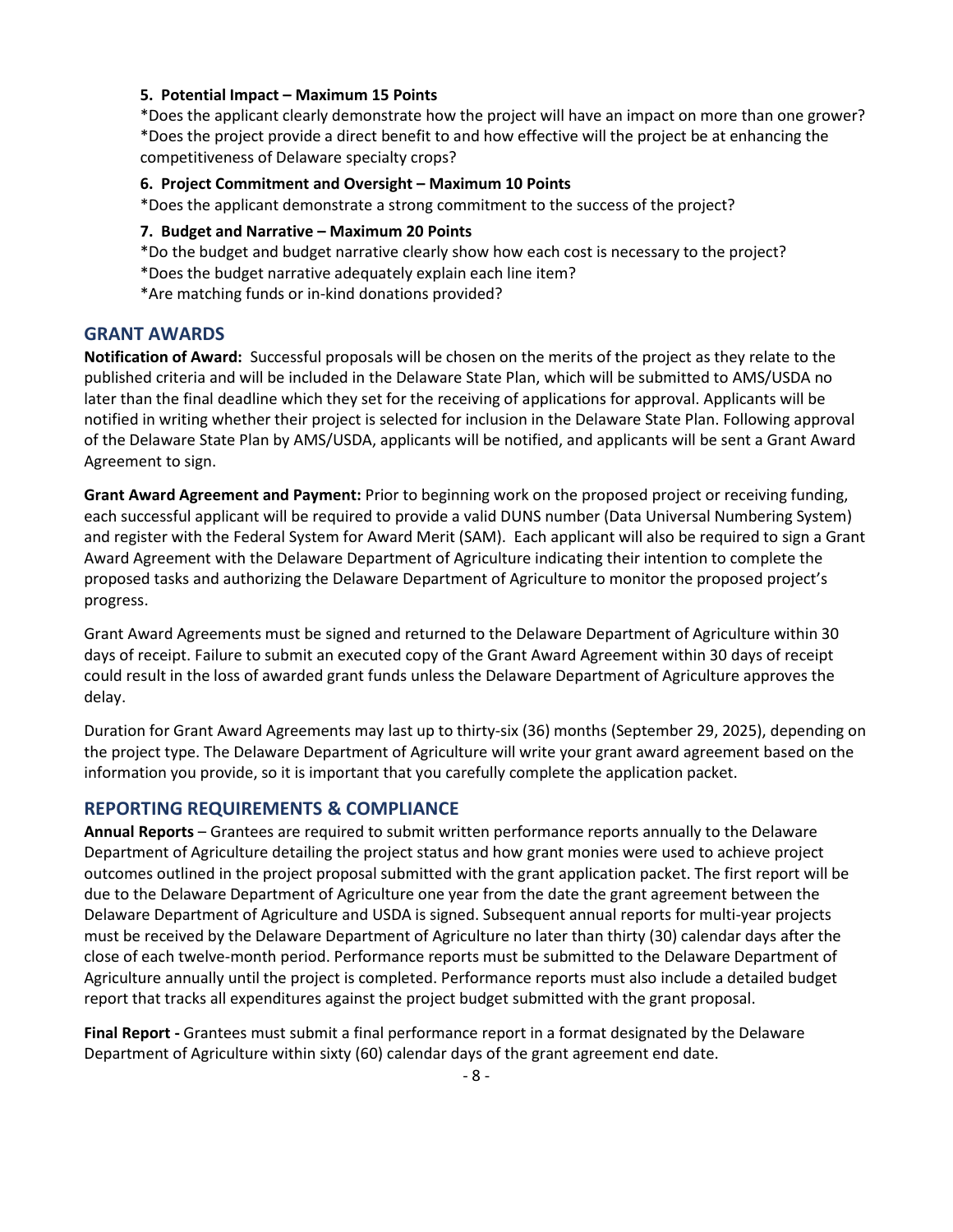In addition to the final project report, the Delaware Department of Agriculture reserves the right to conduct a follow-up survey of funded projects to determine long-term impacts.

**Reporting Compliance -** Grantees who do not submit reports on time, or submit incomplete reports, may be required to return previously disbursed funds to the Delaware Department of Agriculture and may be removed from consideration for future funding.

# **MONITORING**

Delaware Department of Agriculture reserves the right to perform site monitoring visits to any and all grantees to ensure that work progresses within the required time frame and that fiscal procedures are followed accurately and appropriately. Monitoring includes both financial and program information as well as site visits.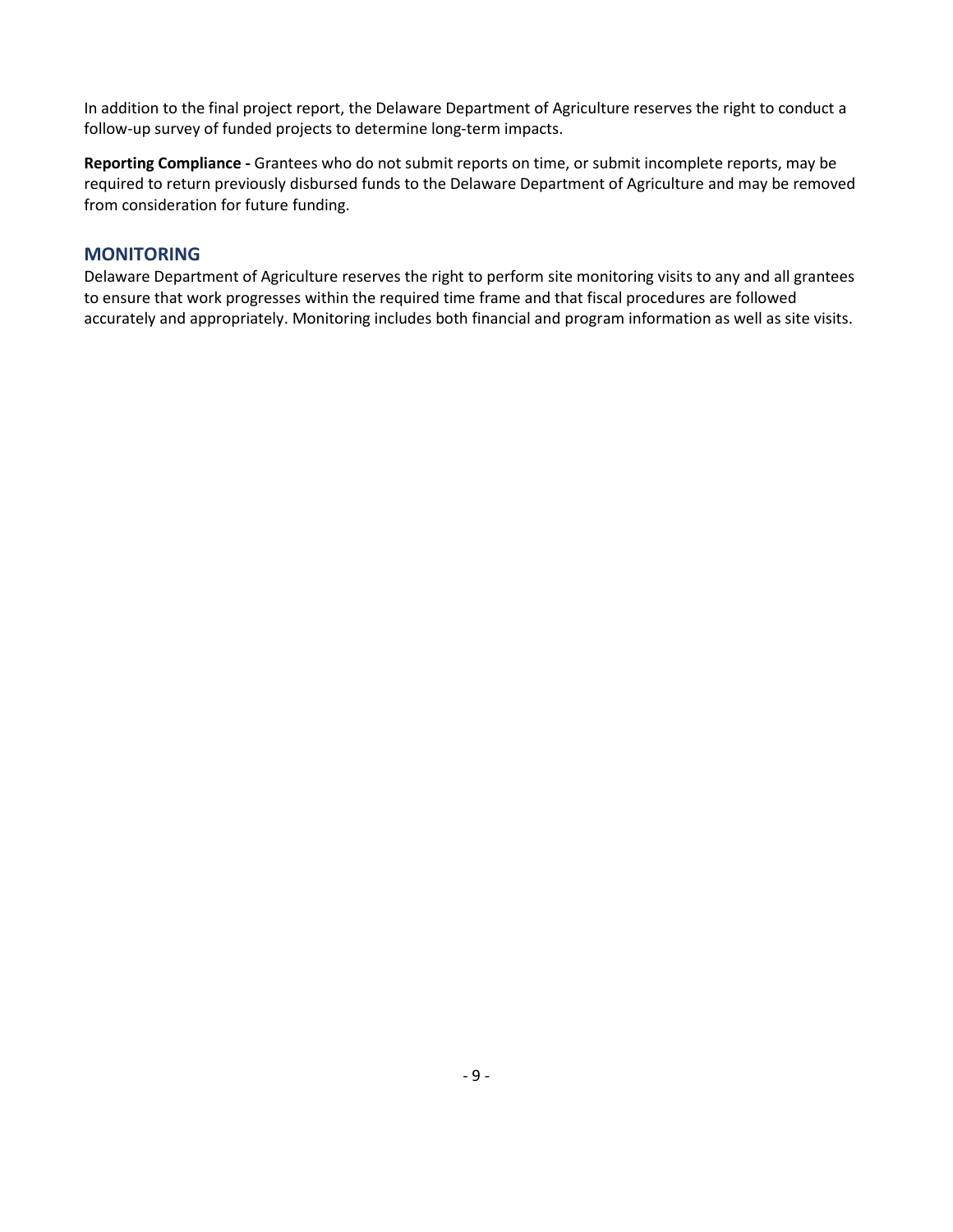# **APPLICATION CHECKLIST**

- $\Box$  Attachment A– Application Cover Sheet
- $\square$  Application Project Profile Template
	- $\square$  Project Title
	- $\square$  Duration Of Project
	- $\Box$  Project Partner And Summary
	- $\Box$  Project Purpose
		- $\Box$  Provide The Specific Issue, Problem Or Need That The Project Will Address
		- $\Box$  Provide A Listing Of The Objectives That This Project Hopes To Achieve
		- $\square$  Project Beneficiaries
		- $\square$  Statement Of Enhancing Specialty Crops
		- $\square$  Continuation Project Information
		- $\Box$  Other Support From Federal Or State Grant Programs
	- $\Box$  External Project Support
	- $\Box$  Expected Measurable Outcomes
		- $\Box$  Select The Appropriate Outcome(S) And Indicator(S)/Sub-Indicator(S)
		- $\Box$  Miscellaneous Outcome Measure (If Needed)
		- $\Box$  Data Collection To Report On Outcomes And Indicators
	- $\Box$  Budget Narrative
		- $\Box$  Budget Summary
		- $\square$  Personnel
		- $\Box$  Fringe Benefits
		- $\Box$  Travel
		- $\square$  Equipment
		- $\square$  Supplies
		- $\square$  Contractual/Consultant
		- $\Box$  Other
		- $\Box$  Indirect Costs (Skip This Section. Indirect Costs Are Not Permitted.)
		- $\square$  Program Income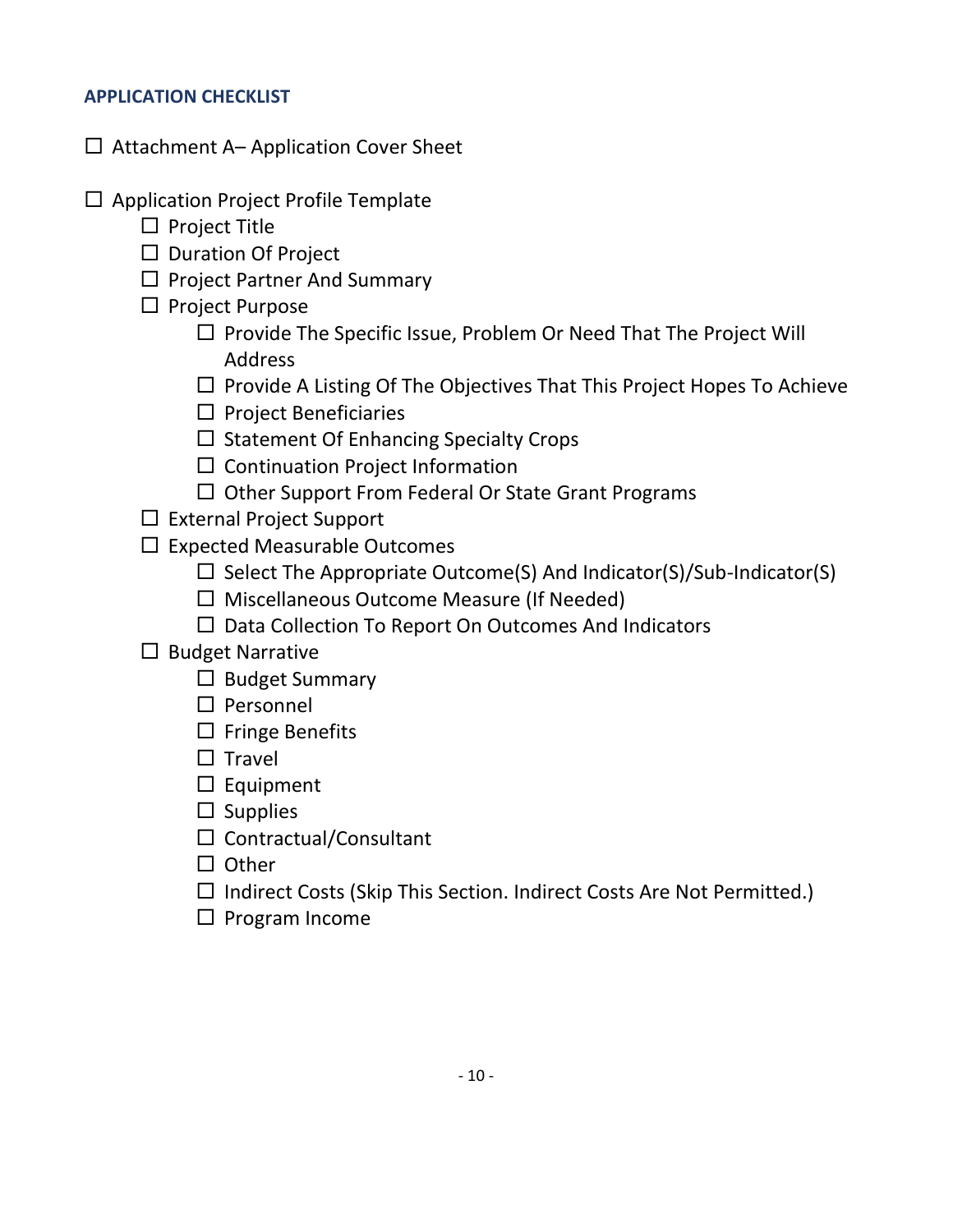# **APPLICATION FORMAT**

Applications must be submitted in their entirety. Incomplete applications will not be given further consideration. Your application must include the following:

- 1. Completed Attachment A Application Coversheet.
- 2. Proposal(s) must be organized and have the requested information in the sequence presented in the Application Requirement section of this Request for Proposal.
- 3. An entity may submit more than one application packet, but only if the application packets are for completely different projects.
- 4. Proposal(s) should be typed in **Microsoft Word, single-spaced, Cambria (Body), in 11 pt. font size, with one-inch margins**.
- 5. Email ONE (1) electronic copy of Attachment A Application Coversheet and the Project Profile Template as a Microsoft Word Document. **DO NOT SUBMIT APPLICATION IN PDF FORMAT.**

For more information about the Delaware Specialty Crop Block Grant Program, or to obtain an application, visit online at<https://de.gov/scbg>

# **APPLICATION DUE DATE**

The Delaware Department of Agriculture must receive the eight paper copies and an electronic copy of the completed application packets no later than **4:30 p.m. on Friday, March 25, 2022.** *Applications must be received by the grant deadline date and time.* No late or incomplete applications will be accepted.

Email the electronic version of the proposal as a **Microsoft Word document** to: Ese.Jessa@delaware.gov **PLEASE DO NOT SEND IN PDF FORMAT.**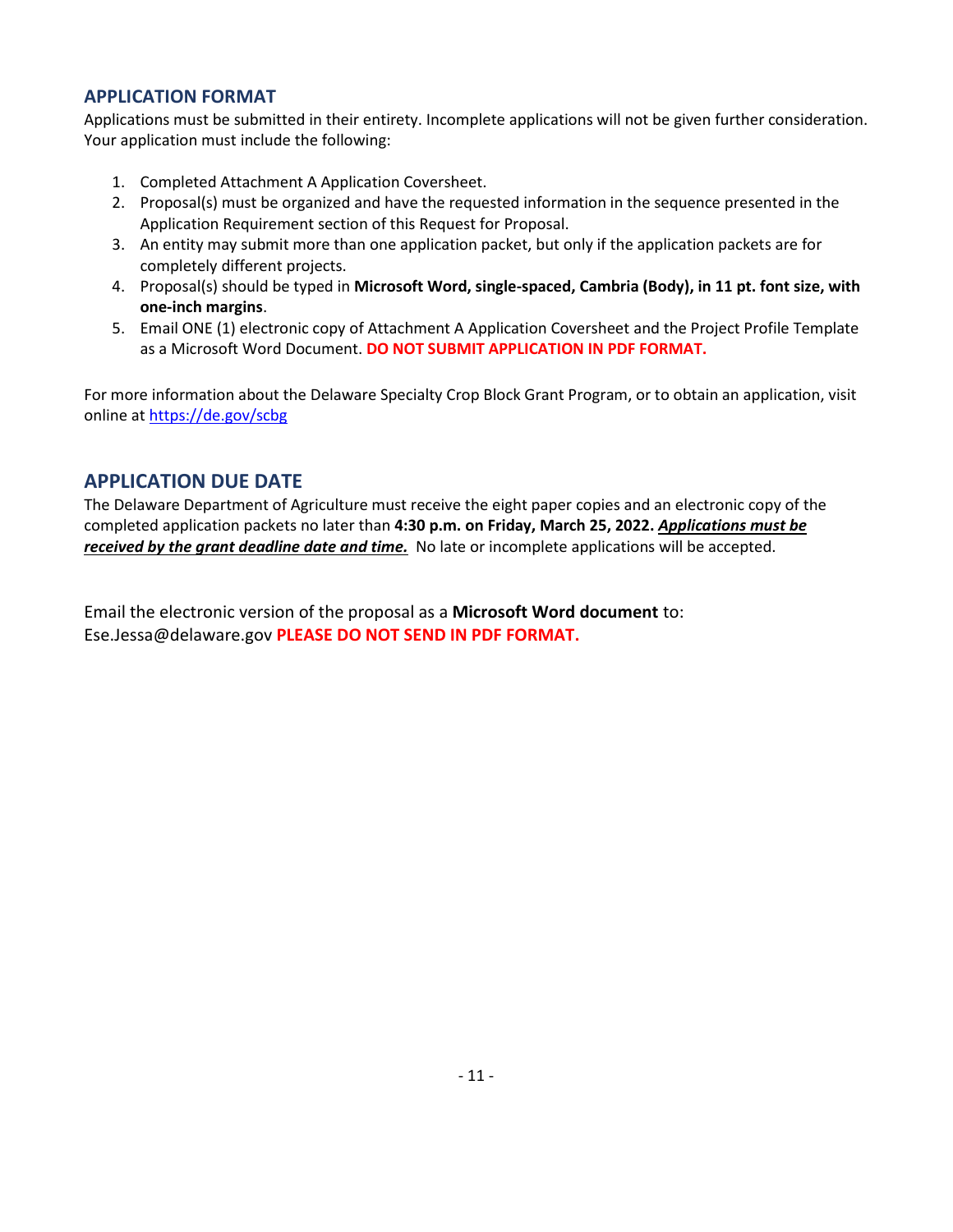# **APPLICATION REQUIREMENTS**

**Each application submitted must include the following sections:**

# **1. ATTACHMENT A – APPLICATION COVER SHEET**

**2. APPLICATION PROJECT PROFILE TEMPLATE (application used to apply for the SCBGP. See application subsections below)**

## **PROJECT TITLE**

The title must adequately describe the project in 15 words or less.

## **DURATION OF PROJECT**

Projects can begin on or after 11/1/2022 and conclude on or before 9/29/2025.. 11/1/2022 is the anticipated Project start date (subject to change).

## **PROJECT PARTNER AND SUMMARY**

Include a project summary of 250 words or less suitable for dissemination to the public. A Project Summary provides a very brief (one sentence, if possible) description of your project. A Project Summary includes:

- 1. The name of the applicant organization that if awarded a grant will establish an agreement or contractual relationship with the State Department of Agriculture to lead and execute the project,
- 2. The project's purpose, deliverables, and expected outcomes and
- 3. A description of the general tasks/activities to be completed during the project period to fulfill this goal.

## **PROJECT PURPOSE**

## **PROVIDE THE SPECIFIC ISSUE, PROBLEM, OR NEED THAT THE PROJECT WILL ADDRESS**

#### **PROVIDE A LISTING OF THE OBJECTIVES THAT THIS PROJECT HOPES TO ACHIEVE**

Provide a listing of the objectives that this project hopes to achieve.

## **PROJECT BENEFICIARIES**

Estimate the number of project beneficiaries. Does this project directly benefit socially disadvantaged farmers as defined in the RFA?

# Does this project directly benefit beginning farmers as defined in the RFA?

## **STATEMENT OF ENHANCING SPECIALTY CROPS**

Applicants must confirm that the project enhances the competitiveness of specialty crops in accordance with and defined by the Farm Bill. Further information regarding the definition of a specialty crop can be found at [www.ams.usda.gov/services/grants/scbgp](http://www.ams.usda.gov/services/grants/scbgp)

## **CONTINUATION PROJECT INFORMATION**

If your project is continuing the efforts of a previously funded SCBGP project, address the following: Describe how this project will differ from and build on the previous efforts. Provide a summary (3-5 sentences) of the outcomes of the previous efforts. Provide lessons learned on

potential project improvements.

- What was previously learned from implementing this project, including potential improvements?
- How are the lessons learned and improvements incorporated into the project to make the ongoing project more effective and successful at meeting goals and outcomes?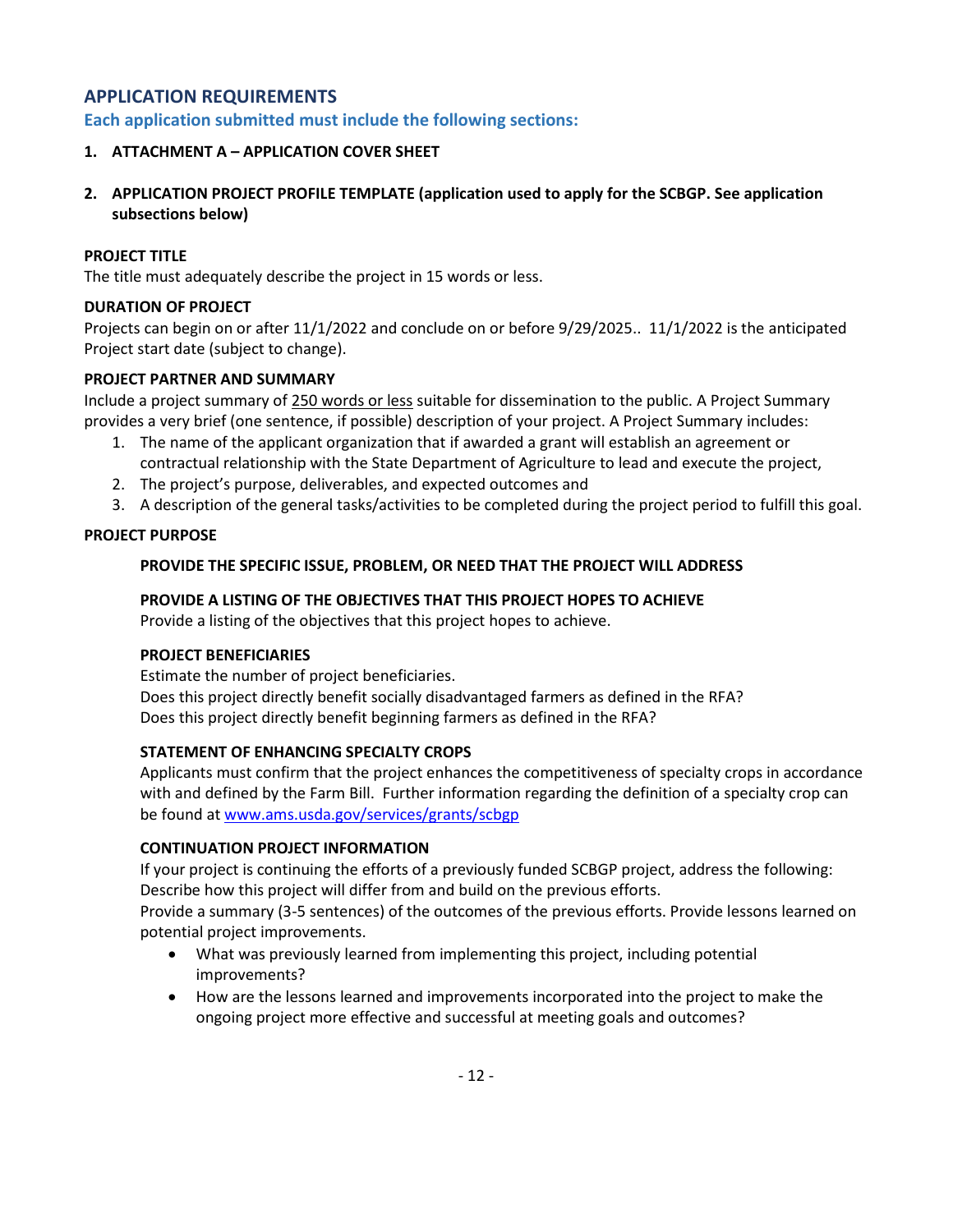Describe the likelihood of the project becoming self-sustaining and not indefinitely dependent on grant funds.

## **OTHER SUPPORT FROM FEDERAL OR STATE GRANT PROGRAMS**

The SCBGP will not fund duplicative projects. Did you submit this project to a Federal or State grant program other than the SCBGP for funding and/or is a Federal or State grant program other than the SCBGP funding the project currently?

If your project is receiving or will potentially receive funds from another federal or state grant program, identify the Federal or state grant program and describe how the SCCP project differs from or supplements the other grant program(s) efforts.

## **EXTERNAL PROJECT SUPPORT**

Describe the specialty crop stakeholders who support this project and why (other than the applicant and organizations involved in the project). Do not include letters of support in this section. They should be sent as a PDF attached to the application.

# **EXPECTED MEASURABLE OUTCOMES**

The U.S. Department of Agriculture, Agricultural Marketing Services and the Office of Management and Budget developed standardized outcome measures and performance indicators that apply to the Specialty Crop Block Grant Program (SCBGP). The reason for this is to compile data across all states making it easier to see the effect the program has on the specialty crop industry, which in turn strengthens the need for continued funding. Applicants submitting proposals to the SCBGP must select at least one of the seven outcomes listed below and at least one of the indicators listed underneath the selected outcome(s). If there are multiple sub- indicators under the selected indicator, applicants must select at least one. All selected outcome measures and related indicators/sub-indicators must be achievable during the grant duration. Altering the language of the outcomes or indicators or providing responses in a format other than that described in the document will result in disqualification of a proposal.

To obtain a word document of the required Outcomes and Indicator Measures visit online at <https://de.gov/scbg>

# **SELECT THE APPROPRIATE OUTCOME(S) AND INDICATOR(S)/SUB-INDICATOR(S)** *Outcome Measures*

*Select the outcome measure(s) that are applicable for this project from the listing below.*

- ☐ **Outcome 1:** Increasing Consumption and Consumer Purchasing of Specialty Crops
- ☐ **Outcome 2**: Increasing Access to Specialty Crops and Expanding Specialty Crop Production and Distribution
- ☐ **Outcome 3**: Increase Food Safety Knowledge and Processes
- ☐ **Outcome 4**: Improve Pest and Disease Control Processes
- ☐ **Outcome 5**: Develop New Seed Varieties and Specialty Crops
- ☐ **Outcome 6**: Expand Specialty Crop Research and Development
- ☐ **Outcome 7**: Improve Environmental Sustainability of Specialty Crops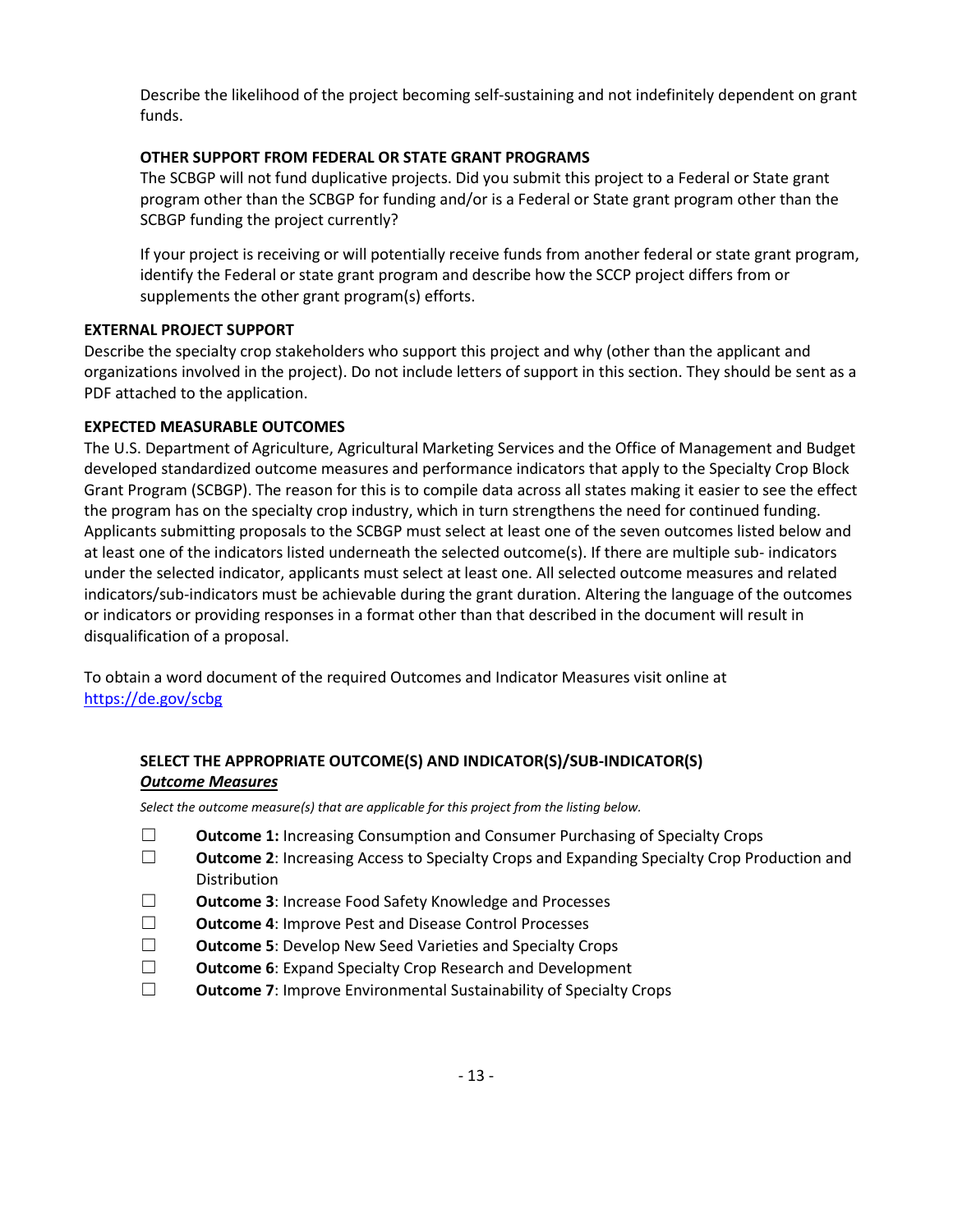## **Detailed explanation of Outcome Indicators 1-7**

#### **Outcome Measure 1: Increasing Consumption and Consumer Purchasing of Specialty Crops**

#### **Outcome 1 Indicators:**

- 1.1 Total number of consumers who gained knowledge about specialty crops .
	- 1.1a Adults \_\_\_\_\_.

1.1b Children \_\_\_\_\_.

1.2 Total number of consumers who consumed more specialty crops \_\_\_\_\_. 1.2a Adults \_\_\_\_. 1.2b Children \_\_\_\_.

1.3 Number of additional specialty crop customers counted \_\_\_.

1.4 Number of additional business transactions executed .

- 1.5 Increased sales measured in:
	- 1.5a Dollars .
	- 1.5b Percent change \_\_\_\_.

1.5c Combination of volume and average price as a result of enhanced marketing activities \_\_\_\_\_.

## **Outcome Measure 2: Increasing Access to Specialty Crops and Expanding Specialty Crop Production and Distribution**

#### **Outcome 2 Indicators:**

2.1 Number of stakeholders that gained technical knowledge about producing, preparing, procuring, and/or accessing specialty crops \_\_\_\_\_.

2.2 Number of stakeholders that reported producing, preparing, procuring, and/or accessing more specialty crops \_\_\_\_\_.

2.3 Total number of market access points for specialty crops developed or expanded . Of those: 2.3a Number of new online portals created to sell specialty crops \_\_\_\_.

2.3b Number with expanded seasonal availability \_\_\_\_.

- 2.3c Number of existing market access points that expanded specialty crop offerings \_\_\_\_.
- 2.3d Number of new market access points that established specialty crop offerings \_\_\_\_.

2.4 Number of stakeholders that gained knowledge about more efficient and effective distribution systems \_\_\_\_\_.

2.5 Number of stakeholders that adopted best practices or new technologies to improve distribution systems \_\_\_\_\_.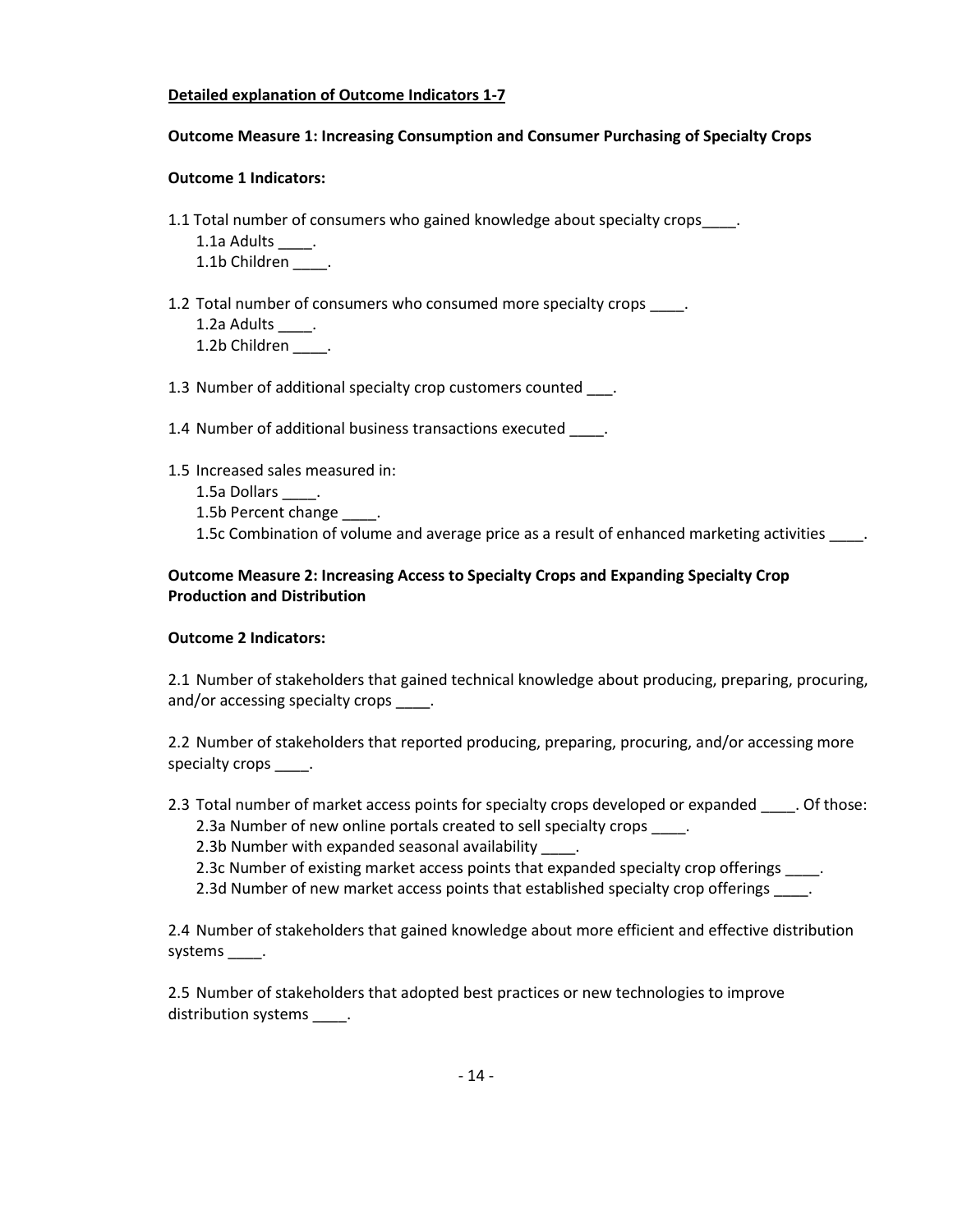2.6 Total number of partnerships established between producers, distributors, and/or other relevant intermediaries related to distribution systems . Of those established:

2.6a Number formalized with written agreements (i.e. MOU's, signed contracts, etc.)  $\qquad \qquad$ . 2.6b Number of partnerships with underserved organizations .

2.7 Total number of new/improved distribution systems developed \_\_\_\_\_. Of those, the number that:

2.7a Stemmed from new partnerships \_\_\_\_\_.

2.7b Increased efficiency \_\_\_\_.

2.7c reduced costs \_\_\_\_\_.

2.7d Increased specialty crop grower participation \_\_\_\_\_.

2.7e Expanded customer reach \_\_\_\_.

2.7f Increased online presence \_\_\_\_.

2.8 Number of specialty crop-related jobs:

2.8a Created \_\_\_\_\_.

2.8b Maintained \_\_\_\_.

2.9 Total number of new individuals who went into specialty crop production as a result of marketing . Of those, the number who are:

2.9a Beginning farmers or ranchers \_\_\_\_.

2.9b Socially disadvantaged farmers or ranchers \_\_\_\_\_.

2.10Number of market access points that reported increased:

2.10a Revenue \_\_\_\_. 2.10b Sales . 2.10c Cost-savings .

#### **Outcome Measure 3: Increase Food Safety Knowledge and Processes**

#### **Outcome 3 Indicators:**

3.1 Number of stakeholders that gained knowledge about prevention, detection, control, and/or intervention food safety practices, including relevant regulations (to improve their ability to comply with the Food Safety Modernization Act (FSMA) and/or meet the standards for aligned third party food safety audits such as Harmonized GAP/GHP) .

3.2 Number of stakeholders that: 3.2a Established a food safety plan \_\_\_\_. 3.2b Revised or updated their food safety plan \_\_\_.

3.3 Number of specialty crop stakeholders who implemented new/improved prevention, detection, control, and intervention practices, tools, or technologies to mitigate food safety risks (to improve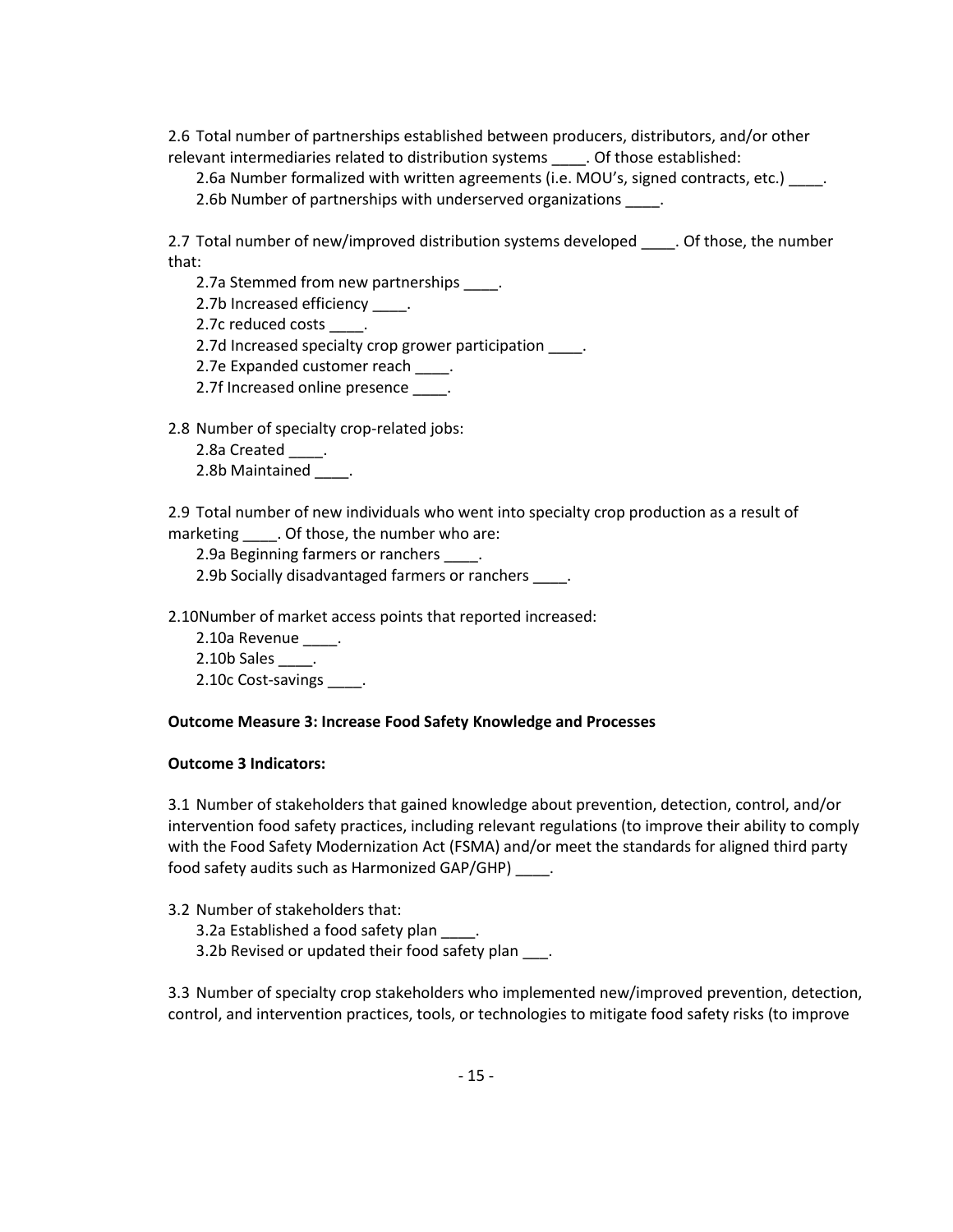their ability to comply with the Food Safety Modernization Act (FSMA) and/or meet the standards for aligned third party food safety audits such as Harmonized GAP/GHP) \_\_\_.

3.4 Number of prevention, detection, control, or intervention practices developed or enhanced to mitigate food safety risks .

3.5 Number of stakeholders that used grant funds to:

3.5a Purchase \_\_\_\_.

3.5b Upgrade food safety equipment \_\_\_\_\_.

#### **Outcome Measure 4: Improve Pest and Disease Control Processes**

#### **Outcome 4 Indicators:**

4.1 Number of stakeholders that gained knowledge about science-based tools to combat pests and diseases \_\_\_\_.

4.2 Number of stakeholders that adopted pest and disease control best practices, technologies, or innovations \_\_\_\_\_\_.

4.3 Number of stakeholders trained in early detection and rapid response practices to combat pests and diseases \_\_\_\_. Of those:

4.3a the number of additional acres managed using integrated pest management \_\_\_\_.

4.4 Number of stakeholders that implemented new diagnostic systems, methods, or technologies for analyzing specialty crop pests and diseases \_\_\_\_.

4.5 Total number of producers/processors that enhanced or maintained pest and disease control practices \_\_\_\_. Of those, the number that reported:

4.5a Reduction in product lost to pest and diseases \_\_\_\_\_.

4.5b Improved crop quality \_\_\_\_\_.

4.5c Reduction in labor costs \_\_\_\_.

4.5d Reduction in pesticide use \_\_\_\_\_.

4.6 Number of producers/processors improving the efficiency of pest and disease control diagnostics and response testing, as reported by:

4.6a Improving speed \_\_\_\_.

4.6b Improving reliability .

4.6c Expanding capability and

4.6d Increasing testing (i.e. survey work for pests) .

#### **Outcome Meaure 5: Develop New Seed Varieties and Specialty Crops**

#### **Outcome 5 Indicators:**

5.1 Number of cultivar and/or variety trials conducted Of those: 5.1a The number that advanced to further stages of development .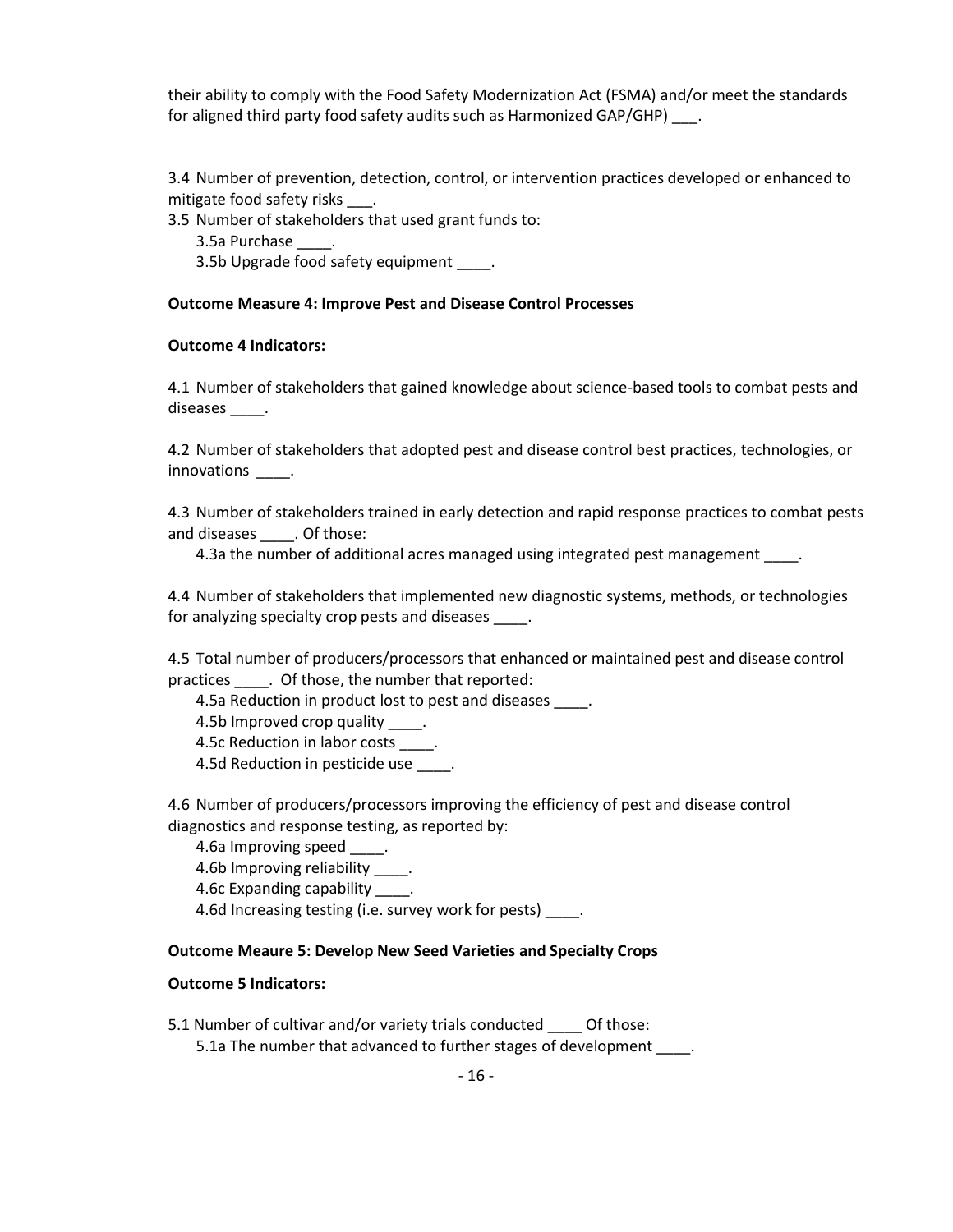5.2 Number of cultivars and/or seed varieties developed \_\_\_\_\_.

- 5.3 Number of cultivars and/or seed varieties released \_\_\_\_.
- 5.4 Number of growers adopting new cultivars and/or varieties  $\qquad \qquad$ .
- 5.5 Number of acres planted with new cultivars and/or varieties \_\_\_\_\_.

## **Outcome Meaure 6: Expand Specialty Crop Research and Development**

- 6.1 Number of research goals accomplished \_\_\_\_\_.
- 6.2 For research conclusions, the number that: 6.2a Yielded findings that supported continued research  $\qquad$ . 6.2b Yielded findings that led to completion of study . 6.2c Yielded findings that allow for implementation of new practice, process or technology ...
- 6.3 Number of industry representatives and other stakeholders who engaged with research results \_\_\_\_.
- 6.4 Total number of research outputs published to industry publications and/or academic journals \_\_\_\_. For each published research output, the:
	- 6.4a Number of views/reads of published research/data .
	- 6.4b Number of citations counted \_\_\_\_.

# **Outcome Meaure 7: Improve Environmental Sustainability of Specialty Crops**

## **Outcome 7 Indicators:**

7.1 Number of stakeholders that gained knowledge about environmental sustainability best practices, tools, or technologies \_\_\_\_\_.

7.2 Number of stakeholders reported with an intent to adopt environmental sustainability best practices, tools, or technologies \_\_\_\_.

7.3 Number of producers that adopted environmental best practices or tools .

7.4 Number of new tools/technologies developed or enhanced to improve sustainability/ conservation or other environmental outcomes \_\_\_\_.

7.5 Number of additional acres managed with sustainable practices, tools, or technologies that focused on:

7.5a Water quality/ conservation \_\_\_\_\_. 7.5b Soil health \_\_\_\_. 7.5c Biodiversity \_\_\_\_.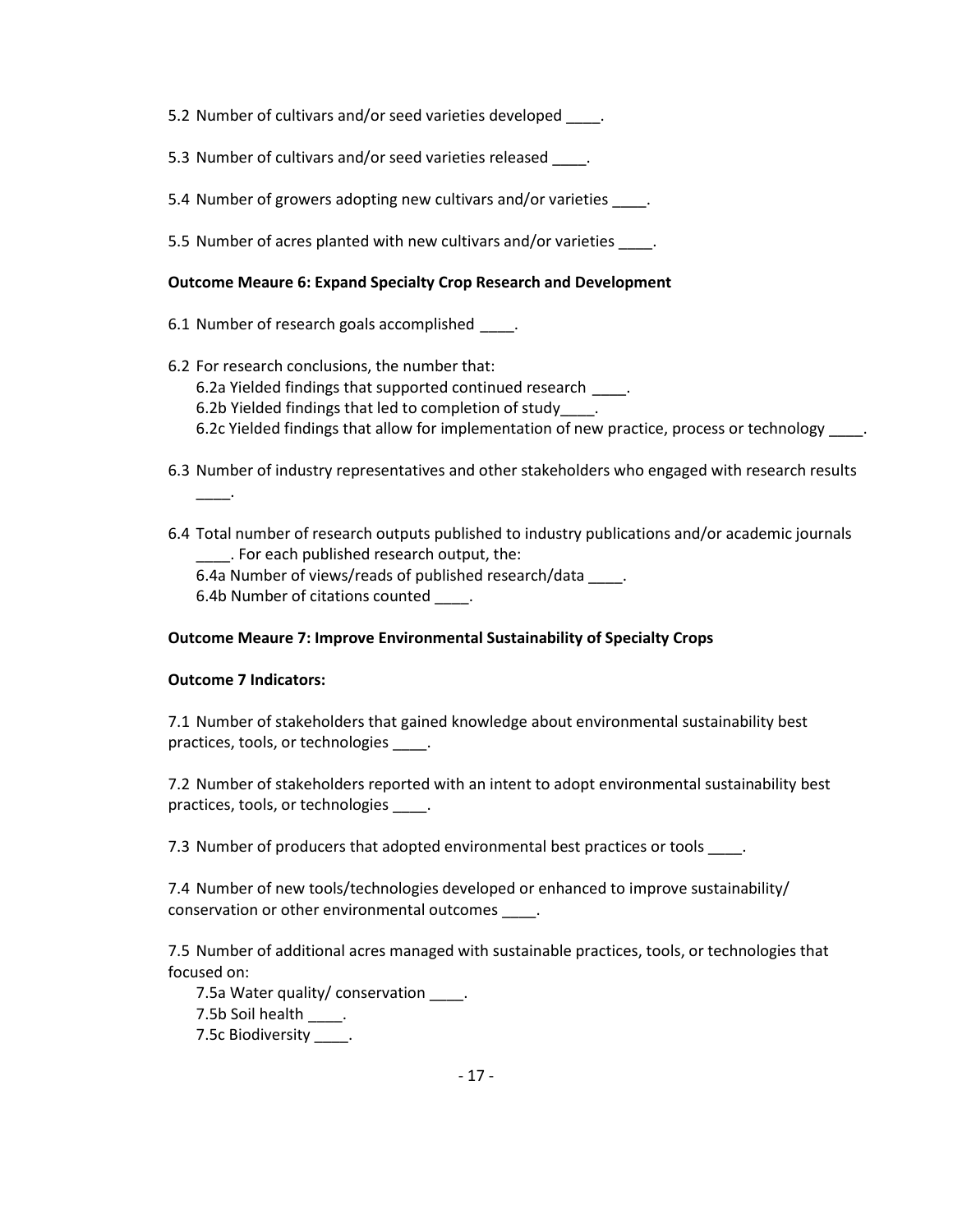7.5d Reduction in energy use 7.5e Other positive environmental outcomes (optional) \_\_\_\_\_.

7.6 Number of additional acres established and maintained for the mutual benefit of pollinators/specialty crops .

#### **Miscellaneous Outcome Measure (if needed)**

In the unlikely event that the outcomes and indicators above the selected outcomes are not relevant to your project, you must develop a project-specific outcome(s) and indicator(s) that will be subject to VDACS and AMS approval.

#### **Data Collection to Report on Outcomes and Indicators**

Explain how you will collect the required data to report on the outcome and indicator in the space below.

#### **BUDGET NARRATIVE**

All expenses described in the Budget Narrative must be associated with expenses that the SCBGP will cover. Applicants should ask about Unallowable and allowable costs prior to developing their budget narrative.

#### **PERSONNEL**

List the organization's employees whose time and effort can be specifically identified and easily and accurately traced to project activities that enhance specialty crops' competitiveness. If unsure, ask about Allowable and Unallowable Costs for PERSONNEL costs.

For each employee paid with SCBGP grant funds, provide the following:

- Name and title
- Level of effort (number of hours and rate OR% FTE)
- Total funds requested for each employee
- Include a subtotal for all SCBGP-funded Personnel costs
- Provide additional justification of personnel expenses, as needed

#### **FRINGE BENEFITS**

Provide the fringe benefit rates for each of the project's salaried employees described in the Personnel section that will be paid with SCBGP funds. This section must include the following:

- Name and title
- Fringe benefit rate
- Corresponding funds requested for each person
- A subtotal for all SCBGP-funded fringe benefit costs.
- Provide additional justification of fringe expenses, as needed

#### **TRAVEL**

Explain the purpose for each Trip Request. Please note that travel costs are limited to those allowed by formal organizational policy; in the case of air travel, project participants must use the lowest reasonable commercial airfares. For recipient organizations that have no formal travel policy and for-profit recipients, allowable travel costs may not exceed those established by the Federal Travel Regulation, issued by GSA, including the maximum per diem and subsistence rates prescribed in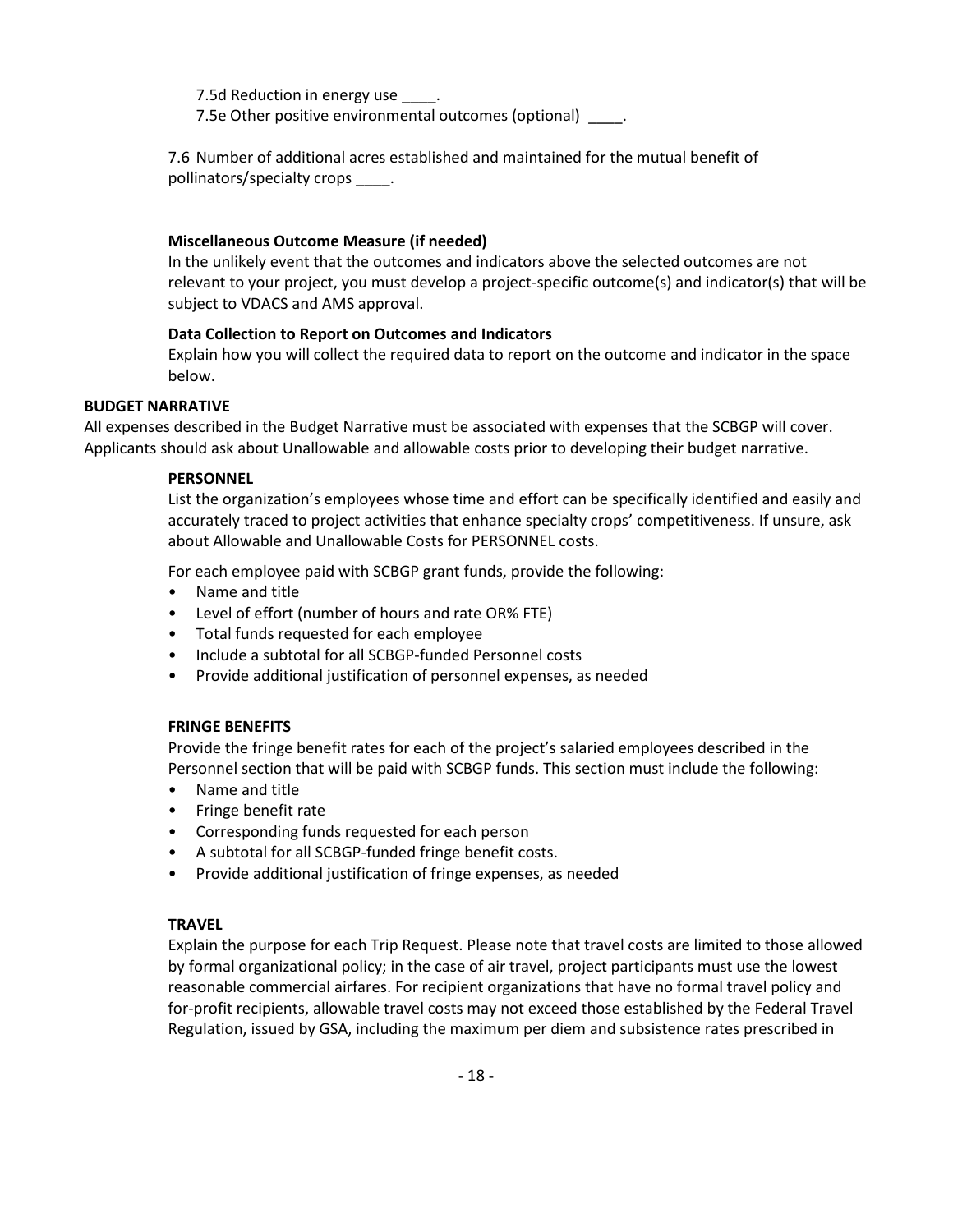those regulations. This information is available at [http://www.gsa.gov.](http://www.gsa.gov/) If unsure, ask about Allowable and Unallowable Costs for TRAVEL.

Please provide the following information for each trip:

- Explain the purpose for each Trip Request.
	- Trip destination
	- Type of expense (airfare, car rental, hotel, meals, mileage, etc.)
	- Unit of Measure (days, nights, miles)
	- Estimated number of miles and mileage rate
	- Estimated ground transportation costs
	- Estimated lodging and meal costs
	- Number of travelers claiming expense
	- Total funds requested for each expense
	- Include a subtotal for all SCBGP-funded travel costs
	- Provide additional justification of travel expenses, as needed

## **EQUIPMENT**

Describe any special purpose equipment to be purchased or rented under the grant. ''Special purpose equipment'' is tangible, nonexpendable, personal property having a useful life of more than one year and an acquisition cost that equals or exceeds \$5,000 per unit and is used only for research, medical, scientific, or other technical activities. If unsure, ask about the Allowable and Unallowable Costs for EQUIPMENT.

- Description of equipment item
- Indicate if each item is rented or purchased
- When the equipment will be acquired
- Total funds requested for each item.
- Include a subtotal for all SCBGP-funded equipment costs.
- Provide additional justification of equipment expenses, as needed

## **SUPPLIES**

List the materials, supplies, and fabricated parts costing less than \$5,000 per unit and describe how they will support the proposal's purpose and goal and enhance the competitiveness of specialty crops. If unsure, ask about Allowable and Unallowable Costs for SUPPLIES and Materials, Including Costs of Computing Devices.

This section must include the following:

- Description of each supply item
- Per-unit cost of each supply
- Number of units/pieces purchased
- When the supplies will be acquired
- Total funds requested for each supply
- Include a subtotal for all SCBGP-funded supply costs
- Provide additional justification of supply expenses, as needed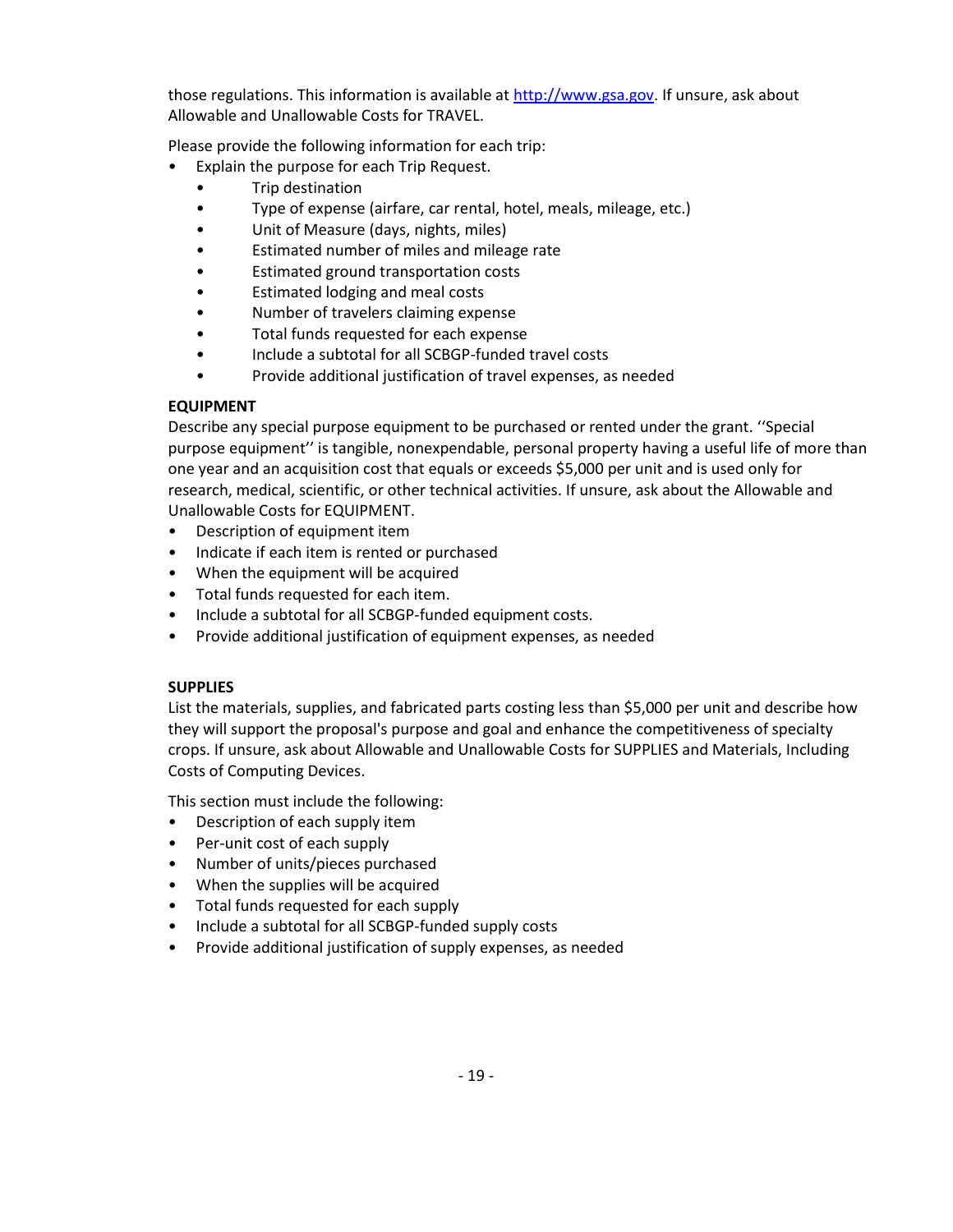#### **CONTRACTUAL/CONSULTANT**

Contractual/consultant costs are the expenses associated with purchasing goods and/or procuring services performed by an individual or organization other than the applicant in the form of a procurement relationship. If there is more than one contractor or consultant, each must be described separately.

Provide a list of contractors/consultants, detailing out the name, hourly/flat rate, and overall cost of the services performed.

- Name/Organization
- Hourly Rate/Flat Rate
- Funds Requested
- Include a subtotal for all SCBG- funded Contractual/Consultant costs
- Provide additional justification of contractual/consultant expenses, as needed

Provide for each of your real or anticipated contractors listed above a description of the project activities each will accomplish to meet the project's objectives and outcomes. Each section should also justify why contractual/consultant services are to be used to meet the anticipated outcomes and objectives. Include timelines for each activity. If contractor employee and consultant hourly rates of pay exceed the salary of a GS-15 step 10 Federal employee in your area (for more information, please go to: [https://www.opm.gov/policy-data-oversight/pay-leave/salaries-wages/\)](https://www.opm.gov/policy-data-oversight/pay-leave/salaries-wages/), provide a justification for the expenses. This limit does not include fringe benefits, travel, indirect costs, or other expenses. If unsure, ask about Allowable and Unallowable Costs for CONTRACTUAL and CONSULTANT Costs.

Each applicant must verify that their organization will follow the same policies and procedures used for procurements from non-federal sources, which reflect applicable State and local laws and regulations and conform to the Federal laws and standards identified in 2 CFR Part 200.317 through.326, as applicable. If the contractor(s)/consultant(s) have not already been selected, the organization will follow the same requirements.

## **OTHER**

Include any expenses not covered in any of the previous budget categories. Be sure to break down costs into cost/unit. Expenses in this section include, but are not limited to, meetings and conferences, communications, rental expenses, advertisements, publication costs, and data collection.

If you budget meal costs for reasons other than meals associated with travel per diem, provide an adequate justification to support that these costs are not entertainment costs. If unsure, ask about Allowable and Unallowable Costs for OTHER costs.

This section must include the following:

- Justification for the expense
	- A description of the item
	- Per-unit cost of each item
	- Number of units
	- Acquisition Date
	- Total funds requested for each item
	- Include a subtotal for all SCBGP-funded other costs